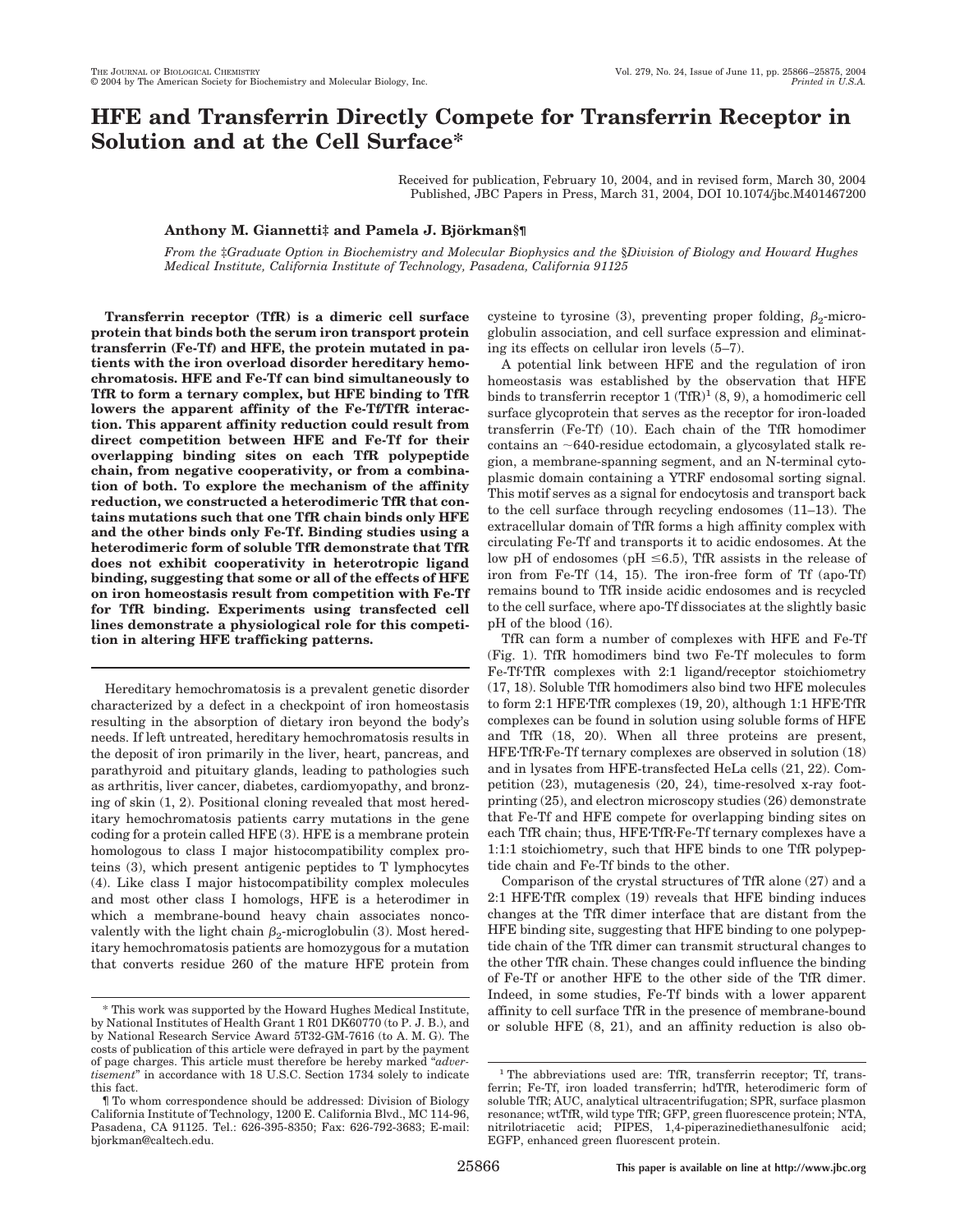

# 2:1 Fe-Tf/TfR

FIG. 1. **Equilibrium relationships for complexes formed by HFE, Fe-Tf, and TfR.** Statistically corrected equilibrium binding constants are shown for binary binding reactions (Table I).  $N.D., K_D$  values determined for hdTfR but not wtTfR.

served when Fe-Tf binds to soluble TfR in the presence of soluble HFE (23). The apparent affinity reduction could result from competition between Fe-Tf and HFE for binding to TfR, from negative cooperativity due to structural changes in the unbound TfR chain that are imparted by HFE binding to the other chain, or from a combination of both phenomena.

Investigation of the mechanism by which HFE influences the binding of Fe-Tf to TfR is complicated, because complexes in addition to the HFE·TfR·Fe-Tf ternary complex form in an equilibrium mixture of the three proteins (Fig. 1). Thus, previous quantitative binding studies have derived equilibrium dissociation constants  $(K_D)$  values) only for binary HFETfR and Fe-Tf·TfR complexes (18, 20, 24, 28). Using Fe-Tf, a soluble serum protein, and recombinant soluble forms of HFE and TfR, we previously measured equilibrium dissociation constants ( $K_D$ ) values) for the first  $(K_{D1})$  and second  $(K_{D2})$  binding events to homodimeric TfR, demonstrating that HFE binds with lower affinity to TfR than does Fe-Tf (18, 20, 24) (Fig. 1). In this study, we examine how binding of HFE or Fe-Tf to one side of the TfR dimer affects binding to the other chain in the absence of the competing binary complexes, using a heterodimeric form of soluble TfR (hdTfR) in which one chain can bind HFE and not Fe-Tf and the other chain can bind Fe-Tf but not HFE. Using analytical ultracentrifugation (AUC) and surface plasmon resonance (SPR) binding assays, we verified that hdTfR binds one HFE and one Fe-Tf. We then measured the affinity of the free TfR chain for Fe-Tf (or HFE) when HFE (or Fe-Tf) is bound to the other chain. We found no affinity reduction for Fe-Tf or HFE binding to hdTfR in the presence of saturating amounts of the other ligand, suggesting that direct competition, rather than negative cooperativity, is responsible for the apparent affinity reduction in Fe-Tf binding to cell surface and soluble TfR in the presence of HFE.

Having determined that HFE lowers the apparent affinity for Fe-Tf by directly competing for TfR binding sites rather than through an allosteric mechanism, we evaluated the effects of this competition at physiological concentrations of Fe-Tf using HFE and TfR expressed in transfected cells. We first demonstrate that a green fluorescent protein (GFP)-tagged form of HFE is dependent on its association with TfR for transport to Tf-positive endosomal compartments. We then

show that the addition of Fe-Tf to the cellular media induces a redistribution of HFE within the cells, suggesting that fluctuations in serum Fe-Tf concentration can significantly alter the stoichiometric ratios of the possible TfR complexes and free proteins at the cell surface. These results are discussed in terms of the role of HFE in the control of cellular iron homeostasis.

## EXPERIMENTAL PROCEDURES

*Production of Wild-type Proteins—*Soluble wtTfR was produced in a lytic baculovirus/insect cell expression system as previously described (18). Briefly, we used a modified version of the pAcGP67A expression vector (Pharmingen) that codes for the gp67 hydrophobic leader sequence followed by a His<sub>6</sub> tag, factor Xa cleavage site, and residues  $121-760$  of human TfR. Soluble human HFE/ $\beta$ 2-microglobulin heterodimers were expressed in Chinese hamster ovary cells and purified as previously described (18). Human Fe-Tf was prepared from apo-Tf (Sigma) by incubation with bicarbonate and excess ferric ammonium sulfate.

*Expression of hdTfR and Homodimeric TfR Mutants—*Mutations (L619A/Y643A for the Fe-Tf-binding TfR chain and Y123S/G647A/ R651A for the HFE-binding TfR chain) were introduced into the expression vector encoding human wtTfR (wild-type TfR) using the QuikChangeTM protocol (Stratagene). Constructs were verified by sequencing of the protein-coding region. His-tagged mutant TfR homodimers were expressed in baculovirus-infected insect cells and purified as described above. For production of hdTfR, the L619A/Y643-TfR construct was mutagenized further to exchange the  $His<sub>6</sub>$  tag for the StrepTag II affinity tag (WSHPQEK) (29), a sequence designed to bind to streptactin, a modified form of streptavidin (30). PCR was used to introduce restriction sites and a ribosomal binding sequence (CCTATA-AAT) immediately upstream of the start codon and to amplify the coding regions of the L619A/Y643A-TfR and Y123S/G647A/R651A-TfR constructs. The mutant TfR sequences were ligated into the pFastBac-DUAL (Invitrogen) dicistronic baculovirus expression vector. The gene encoding Y123S/G647A/R651A-TfR was ligated 3' to the p10 promoter site using SphI and XhoI restriction sites, and the gene encoding L619A/Y643A-TfR was ligated downstream of the polyhedron promoter using BssHII and NotI restriction sites. Recombinant viruses were generated by co-transfection of a transfer vector with linearized viral DNA (Baculogold, Pharmingen) for TfR homodimers or by use of the Bac-to-Bac® system (Invitrogen) for hdTfR.

*Purification of hdTfR—*Separation of the three species of TfR produced by insect cells expressing both mutant TfR chains (HFE-binding homodimers, Fe-Tf-binding homodimers, and hdTfR) was achieved using sequential affinity chromatography steps. Infected insect cell supernatants containing the secreted TfR species were concentrated and exchanged into 50 mM Tris, pH 7.4, 300 mM NaCl, 10% glycerol, and 15  $mm$  imidazole. Supernatants were passed over a Ni<sup>2+</sup>-NTA Superflow agarose column (Qiagen), and the two His-tagged species (Fe-Tf-binding homodimers and hdTfR) were eluted from the column with 250 mM imidazole. The eluted peak was loaded onto a 15-ml streptactin-Sepharose column (Sigma-Genosys). After washing with a buffer containing 50 mM PIPES, pH 7.4, and 150 mM NaCl, the column was eluted by the addition of the same buffer with 3 mM desthiobiotin to obtain hdTfR. The column was regenerated by the addition of 1 mm 4-hydroxyazobenzene-2-carboxylic acid, which was removed by washing the resin according to the manufacturer's instructions. Due to low levels of nonspecific binding of the different TfRs to the  $Ni^{2+}$ -NTA and streptactin resins, the columns were washed extensively after loading  $(>20$  column volumes for  $Ni^{2+}$ -NTA superflow and  $>5$  column volumes for streptactin superflow), which eliminated homodimer carry-through. The purity of hdTfR was monitored throughout the purification process by reversephase fast protein liquid chromatography using a Resource Phe column (Amersham Biosciences).  $(NH_4)_2SO_4$  was added to protein samples to a concentration of 850 mM prior to loading on the column, and proteins were eluted by a gradient from 850 to 0 mm  $(NH_4)_2SO_4$  over 20 column volumes. The two contaminating homodimers resolve into well separated peaks with the hdTfR appearing as a peak between them, as verified by Western blotting using the anti-penta-His antibody (Qiagen) and alkaline phosphatase-conjugated streptactin (IBA) (data not shown). After elimination of detectable contaminating TfR homodimers, hdTfR samples were passed over a Superdex-200 column (Amersham Biosciences) to remove aggregates and exchanged into 50 mM PIPES, pH 7.4, 150 mm NaCl, and 0.05% NaN<sub>3</sub>

*Circular Dichroism—*CD spectra and thermal denaturation profiles were obtained using an Aviv 62A DS spectrometer with a thermoelec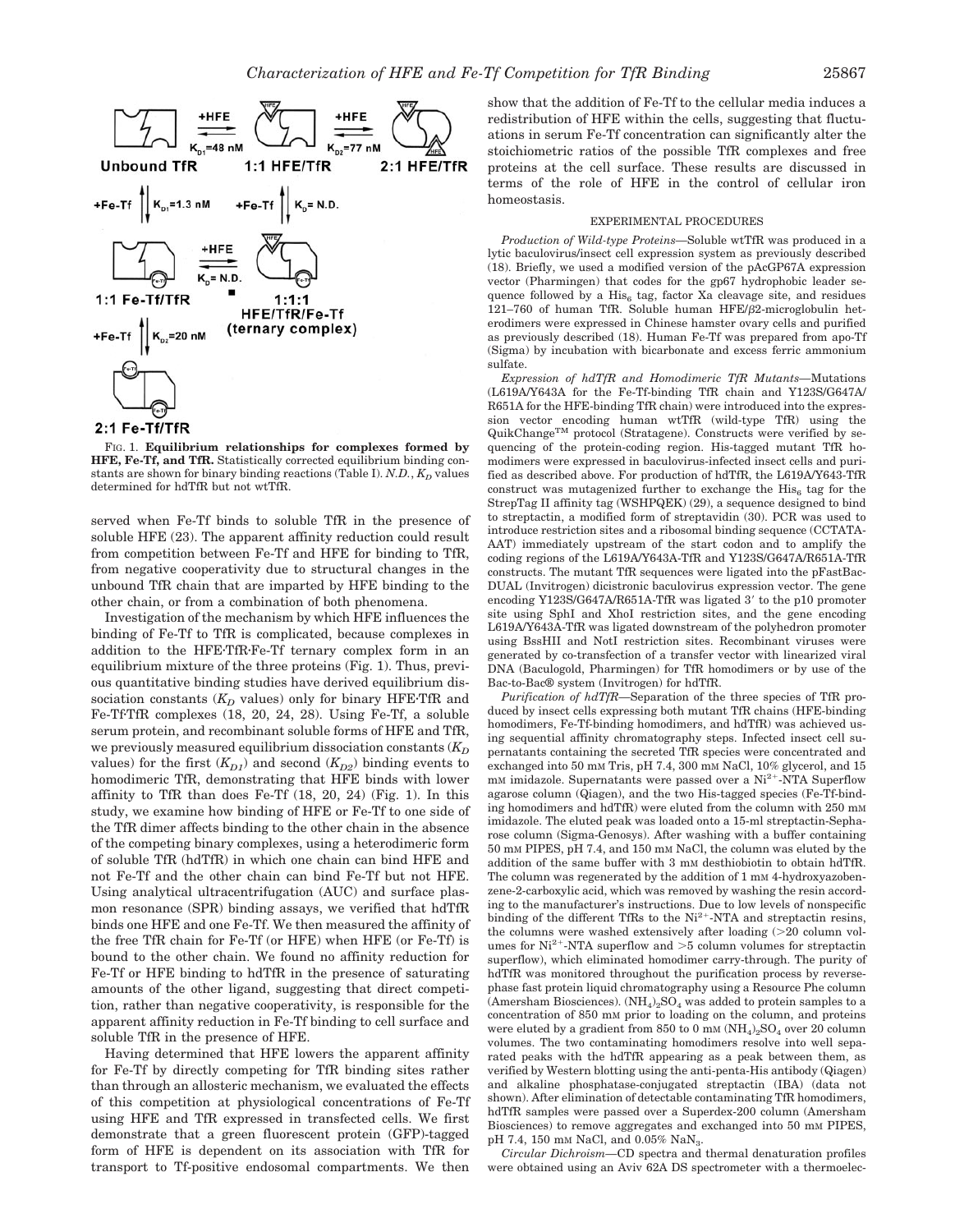tric cell holder and cuvette with a 1-mm path length. Measurements were recorded using samples containing 5  $\mu$ M TfR protein in 20 mM PIPES, pH 7.4, and 80 mM NaCl. Wavelength scans were collected from 200 to 250 nm in 1-nm increments. For thermal melts, the CD signal at 220 nm was recorded every 1 °C from 4 to 99 °C with an equilibration time of 2 min and an averaging time of 1 min.

*Biosensor Analyses—*All biosensor experiments were carried out using a BIACORE 2000 instrument (Amersham Biosciences). Interactions between a protein immobilized on the sensor chip (the "ligand") and a protein injected over the sensor surface (the "analyte") are monitored in real time as a change in surface plasmon resonance as measured in resonance units (31, 32). Sensor chips were prepared using standard primary amine coupling chemistry to attach 2000–4000 resonance units of the anti-penta-His antibody (Qiagen) (BIACORE manual), which was used to capture wtTfR and homodimeric TfR mutants (two His tags) directly from insect cell supernatants as described (24). hdTfR was covalently immobilized using primary amine chemistry (BIACORE manual). In each experiment, one of the four flow cells of a CM5 biosensor chip (Amersham Biosciences) was mock-coupled with antibody but no TfR for use as a reference cell. Binding data were collected as previously described (24).

Kinetic sensorgram data were pre-processed using Scrubber (Bio-Logic Software Pty. Ltd.; available on the World Wide Web at www.biologic.com.au), and kinetic constants were determined by simultaneously fitting the association and dissociation phases of all curves using the Clamp99 program (33) to either a 1:1 model or a bivalent ligand (2:1) model. The 1:1 model describes a simple bimolecular interaction and yields single association  $(k_{on})$  and dissociation  $(k_{off})$  values. The bivalent ligand model describes the sequential binding of two analyte molecules to a homodimeric ligand. This two-step process yields apparent association  $(k_{1on,\text{app}},\ k_{2on,\text{app}})$  and dissociation  $(k_{1off,\text{app}},$  $k_{2off,app}$ ) values for each of the two reactions as follows,

$$
A + TfR \leftrightarrow A: TfR
$$
 (rate constants:  $k_{1on, app}$  and  $k_{1off, app}$ )

#### REACTION 1

$$
K_{D1, \text{ app}} = k_{1\text{off, app}} / k_{1\text{on, app}} \tag{Eq. 1}
$$

 $A + A:$ TfR  $\leftrightarrow$  A<sub>2</sub>:TfR (rate constants:  $k_{2on,app}$  and  $k_{2off,app}$ )

## REACTION 2

$$
K_{D2,\text{app}} = k_{1\text{off},\text{app}} / k_{1\text{on},\text{app}} \tag{Eq. 2}
$$

where A represents either HFE or Fe-Tf. The apparent rate constants can be converted to intrinsic rate constants  $(k_{1on}, k_{2on}, k_{1off},$  and  $k_{2off}$ ) by applying statistical factors to account for the two potential binding sites on a homodimeric TfR to which the first analyte molecule can bind and the two sites on the fully bound TfR from which the first dissociation event can occur. Thus, the intrinsic rate constants are related to the apparent rate constants such that  $k_{1on} = k_{1on,app}/2$  and  $k_{2off} = k_{2off,app}/2$ for independent binding sites. Apparent and intrinsic rates and their relative dissociation constants are reported in Table I to facilitate comparison with our previous studies (20, 24).

To evaluate cooperativity in ligand binding, both hdTfR and wtTfR were chemically coupled because of the requirement for base line stability over the period of 2 days. A concentration series of HFE or Fe-Tf was injected to determine binding affinities in a buffer of 50 mM PIPES, pH 7.4, 150 mM NaCl, 0.005% (v/v) surfactant P-20. The concentration series was then repeated with the analyte diluted into a buffer to which 50  $\mu$ M Fe-Tf or 10  $\mu$ M HFE had been added. Equilibrium binding data were collected and processed as previously described (24).

*Analytical Ultracentrifugation—*Sedimentation velocity experiments were performed at 25 °C in a Beckman XL-I Ultima analytical ultracentrifuge using absorbance optics. Protein concentrations were determined spectrophotometrically at 280 nm using extinction coefficients of  $187,199$  M<sup>-1</sup> cm<sup>-1</sup> (wtTfR dimer),  $190,230$  M<sup>-1</sup> cm<sup>-1</sup> (hdTfR),  $89,120$  M<sup>-1</sup>  $cm^{-1}$  (HFE/ $\beta_0$ -microglobulin), and 111,399  $\text{M}^{-1}$  cm<sup>-1</sup> (Fe-Tf). The concentrations of wtTfR and hdTfR were fixed at 2.5  $\mu$ M for all experiments. HFE and Fe-Tf were added at the indicated relative molar ratios to TfR (see Fig. 4). Samples were brought to a final volume of 350–420  $\mu$ l and loaded into two-sector, charcoal-filled epon centerpieces with quartz windows and placed in a four-hole An-60 titanium rotor. Samples were spun at 32,000, 34,000, or 36,000 rpm. Individual scans were collected at 250 or 280 nm with a step size of 0.005 cm until samples reached the bottom of the cell. Data were fit with the program SEDFIT 8.7 (34) using the *c*(*s*) analysis routine, which calculates the differential distribution of sedimentation coefficients with an explicit treatment of sample diffusion. The reported apparent sedimentation coefficients (*s*\*) values are not corrected to standard conditions because of difficulties obtaining partial specific volumes of the glycosylated HFE, TfR, and Fe-Tf proteins.

*Generation of HFE-GFP-expressing TRVb and TRVb-1 Cells—*PCR was used to amplify the enhanced green fluorescent protein (EGFP) gene in the pEGFP-1 vector (Clontech) to remove the start codon and introduce a 5' in-frame XhoI site and 3' HindIII site. The modified gene was subcloned into pBluescript II SK<sup>-</sup> (Stratagene). PCR was used to introduce a 5' Asp718 site and an in-frame 3' XhoI site at the 3'-end of the human *HFE* gene, which was then introduced into the EGFP Bluescript vector. The resulting open reading frame encoded the entire HFE amino acid sequence, a leucine-glutamate linker region, and EGFP without its N-terminal methionine. The HFE-EGFP chimeric gene was subcloned after sequencing into the mammalian cell expression vector pCB6-HindIII (gift of Ira Mellman, Yale University), which carries a neomycin resistance gene for G418 selection (35).

TRVb and TRVb-1 cell lines were a generous gift from Dr. Timothy McGraw (Cornell University) (36). Both cell lines were maintained in Ham's F-12 medium (Sigma) supplemented with 10% fetal bovine serum,  $2 \text{ mM glutamine}$ ,  $12 \text{ mM glucose}$ , and  $400 \mu\text{g/ml}$  G418 (TRVb-1 and transfected cells only). Cells were grown to  $>90\%$  confluence prior to transfections, which were performed using the HFE-GFP expression vector, a human  $\beta_2$ -microglobulin expression vector (18), and the LipofectAMINE 2000 kit (Invitrogen) according to the manufacturer's directions. Clones exhibiting green cell surface fluorescence were isolated using limiting dilution 2 days after transfection. Cells were sorted for GFP fluorescence using a Coulter Elite flow cytometer (Beckman Coulter Inc.) to isolate cells with a medium level of GFP fluorescence.

*Confocal Microscopy—*Cells were dissociated using trypsin-free dissociation buffer (Invitrogen), seeded onto glass coverslips in 6-well plates, and grown to confluence. For redistribution experiments, the culture medium was removed and replaced with medium containing varying concentrations of human Fe-Tf (Sigma) or chicken iron-loaded ovo-transferrin (Sigma), and cells were incubated at 37 °C in a 5%  $CO<sub>2</sub>$ incubator for 1 h. The culture dishes were then placed on ice and washed three times with ice-cold phosphate-buffered saline. Cells were then fixed at 4 °C for 30 min in 4% paraformaldehyde in phosphatebuffered saline, washed in cold phosphate-buffered saline, and mounted on glass slides using Vecta Shield mounting media (Vector Laboratories, Burlingame, CA). For Tf colocalization experiments, cells were incubated for 1 h at 37 °C with 15  $\mu$ g/ml Alexa-546-conjugated human Fe-Tf (Molecular Probes, Inc., Eugene, OR) in growth medium and processed as above.

Cells were imaged on a Zeiss LSM Pascal Inverted confocal microscope using a  $\times$  63 oil immersion Apochromat objective (numerical aperture 1.4). GFP was excited by the 488-nm line from an argon/ krypton laser, and Alexa-546-labeled human Fe-Tf was imaged using the 543-nm line from a helium/neon laser. Two-color data were collected in multitracking mode to prevent fluorophore cross-talk. Images were collected and processed with a Zeiss LSM image examiner. Reported images are 1- $\mu$ m sections collected 2–3  $\mu$ m above the basal side of the cell.

### RESULTS

*Production of a Heterodimeric Transferrin Receptor—*To construct a TfR heterodimer (hdTfR) in which one chain only binds HFE and the other chain only binds Fe-Tf, we first identified mutations in human TfR homodimers that eliminate binding of one TfR ligand while having a minimal effect on binding of the other ligand. The choice of residues to substitute was complicated by the fact that the HFE and Fe-Tf binding sites overlap on the surface of TfR; thus, many residue substitutions that reduce binding of one ligand also reduce binding of the other (20, 24). We therefore sought to identify mutations that keep the  $K_D$  value for binding the desired ligand within the micromolar to nanomolar range while reducing the affinity for binding to the undesired ligand to a  $>10 \mu M$  or higher  $K_p$ . Our choice of TfR substitutions was based on results from previous measurements of the affinities of mutant TfRs for Fe-Tf and HFE (24). To create a TfR chain that binds Fe-Tf but not HFE, we combined substitutions L619A and Y643A, each of which eliminates detectable HFE binding but has a more limited effect on Fe-Tf binding (13- and 27.5-fold affinity reductions,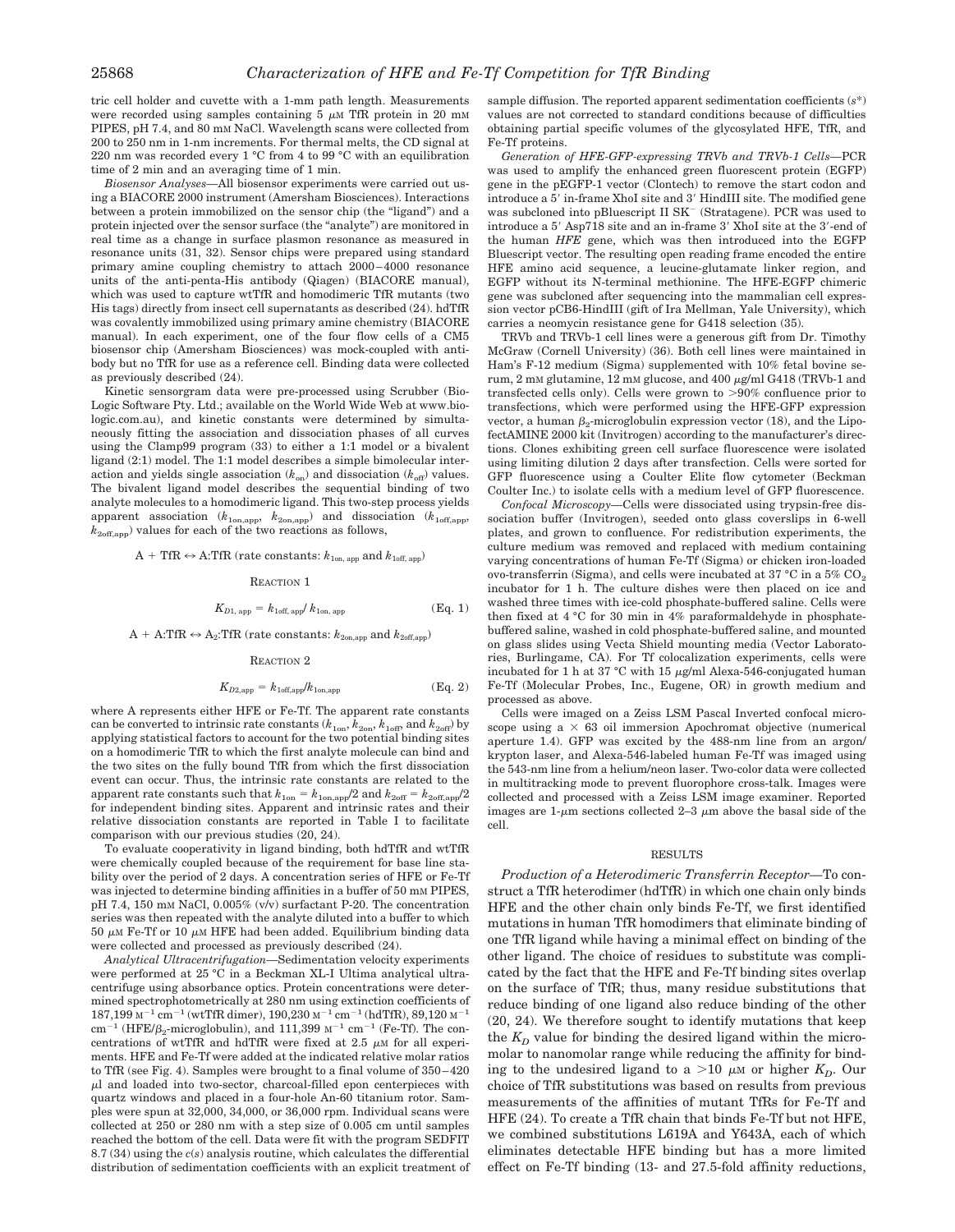

FIG. 2. **Circular dichroism spectra and thermal denaturation profiles of wtTfR (***pink triangles***) and hdTfR (***blue diamonds***).** *A*, far-UV CD spectra of wtTfR and hdTfR. The measured CD signal is given as  $[\theta]_r$ , the molar ellipticity per residue. Data points represent the average and standard deviation of three (wtTfR) or five (hdTfR) replicate scans. *B*, comparison of thermal denaturation profiles for wtTfR and hdTfR. The CD signal at 220 nm was monitored as a function of increasing temperature and plotted as fraction unfolded after normalization. The transition midpoints derived from a plot of  $d[\theta]$ *r*)/dT *versus* T are 64.8 °C for wtTfR and 65.0 °C for hdTfR.

respectively) (20, 24). To create a TfR mutant that binds HFE but not Fe-Tf, we combined three substitutions: Y123S, G647A, and R651A. Each of these mutations has a significant effect on Fe-Tf binding  $(8.3, 222,$  and  $>2,800$ -fold affinity reductions, respectively) (20, 24). Of these, only one substitution (G647A) exhibits any measurable effect on HFE binding (2.6-fold affinity reduction) (20, 24).

An hdTfR composed of one non-HFE binding and one non-Fe-Tf binding chain was produced by co-expression of the two mutant TfR chains in baculovirus-infected cells. To aid in purification, the Fe-Tf-binding TfR chain contained an N-terminal StrepTagII sequence (29), and the HFE-binding TfR chain contained a  $His<sub>6</sub>$  tag. Expression in infected insect cells yields three TfR dimers: HFE- but not Fe-Tf-binding homodimers, Fe-Tf- but not HFE-binding homodimers, and hdTfR. Sequential passage of baculovirus supernatants over a  $Ni<sup>2+</sup>$ -NTA column and a streptactin (30) column resulted in separation of hdTfR from the mutant TfR homodimers and from other proteins in the media. hdTfR appeared to be a stable species, since we found no evidence of homodimers or monomers in hdTfR samples stored for up to 2 months (data not shown). The far UV CD spectra (Fig. 2*A*) and thermal denaturation (Fig. 2*B*) profiles of wtTfR and hdTfR showed no significant differences, demonstrating that the mutations introduced into the hdTfR do not adversely affect its folding or stability.

*Binding Affinities of HFE and Fe-Tf to hdTfR and Homodimeric TfR Mutants—*Affinities of wtTfR and the mutant TfRs were measured in an SPR-based assay for binding to a soluble form of human HFE or to human Fe-Tf at pH 7.4 (18, 20, 24). Doubly His-tagged wtTfR and homodimeric TfR mutants were captured on biosensor chips using a covalently coupled anti-His tag antibody (20, 24), and the hdTfR was chemically coupled using primary amine chemistry (see "Experimental Procedures"). Either HFE or Fe-Tf was then injected over the TfR-coupled sensor chip. Binding data were fit to a bivalent ligand model in which equilibrium dissociation constants  $(K_{D1}$  and  $K_{D2}$ ) are derived for binding to the first and the second binding sites on homodimeric wild-type and mutant TfRs (Table I and Fig. 3) or to a 1:1 binding model in the case of hdTfR. The Y123S/G647A/R651A mutant homodimer does not detectably bind Fe-Tf at any tested concentration (up to 60  $\mu$ <sub>M</sub>) (Fig. 3*B*). Its binding affinity for HFE (Fig. 3*A*) was reduced 2.8-fold relative to wtTfR, consistent with the 2.6-fold reduction observed for the G647A mutant in our previous studies (20, 24).

The slight affinity reduction resulted from an increased off-rate compared with wtTfR (Table I). The L169A/Y643A mutant homodimer exhibited no detectable binding to HFE (at concentrations up to 20  $\mu$ <sub>M</sub>) (Fig. 3*C*), and its affinity for Fe-Tf was reduced  $\sim$ 500-fold (Fig. 3*D*), again due to an increased off-rate (Table I). We previously demonstrated that the loss in free energy for binding Fe-Tf for the two single mutants that compose the L619A/Y643A mutant is 1.5 kcal/mol (L619A) and 2.0 kcal/mol (Y643A), predicting a  $\Delta\Delta G$  value of 3.5 kcal/mol at 25 °C for the double mutant if the two substitutions act independently (24). Consistent with this prediction, the observed 502-fold loss of binding affinity for the L169A/Y643A mutant (Table I) corresponded to a  $\Delta\Delta G$  of 3.7 kcal/mol at 25 °C.

The binding data for the mutant TfR homodimers were then compared with binding data for hdTfR. The better fit of the 1:1 binding model to binding reactions involving hdTfR (Fig. 3, *G* and *H*) compared with wtTfR (Fig. 3, *E* and *F*, 1:1 model and residuals) suggests that hdTfR forms 1:1 complexes with Fe-Tf and with HFE. Analysis of the differences in derived binding constants is complicated by the use of different binding models for hdTfR or homodimeric TfRs: a 1:1 binding model for the hdTfR yields a single value for the  $K_D$ , whereas the bivalent ligand model describing binding to the homodimeric TfRs yields  $K_D$  values describing the first and second binding events (see "Experimental Procedures"). The derived  $K_D$  values for the HFE-binding and Fe-Tf-binding chains of the hdTfR are within 3-fold of statistically corrected  $K_{D1}$  values for their respective homodimeric mutants (Table I), suggesting that hdTfR does not have significantly altered binding affinities relative to the homodimeric mutants from which it was derived.

*Determination of Ligand-binding Stoichiometries of wtTfR and hdTfR—*To further compare the ligand-binding properties of hdTfR and wtTfR, we used sedimentation velocity AUC. Velocity AUC data were analyzed using the *c*(*s*) size distribution method in the program SEDFIT 8.7 (34). This method fits the data numerically to the Lamm equation and yields a differential distribution of *s*\* values while explicitly correcting for diffusion of the sedimenting species. The output is displayed as a continuous distribution of *s*\* values *versus* the *c*(*s*\*) function describing the distribution of molecular masses in solution.

We first determined the sedimentation properties of binary HFETfR and Fe-TfTfR complexes. Each of the individual proteins migrates as a single sharp peak when spun alone (Fig. 4, *dashed black lines labeled HFE*, *Fe-Tf*, *wtTfR*, or *hdTfR*). Fig.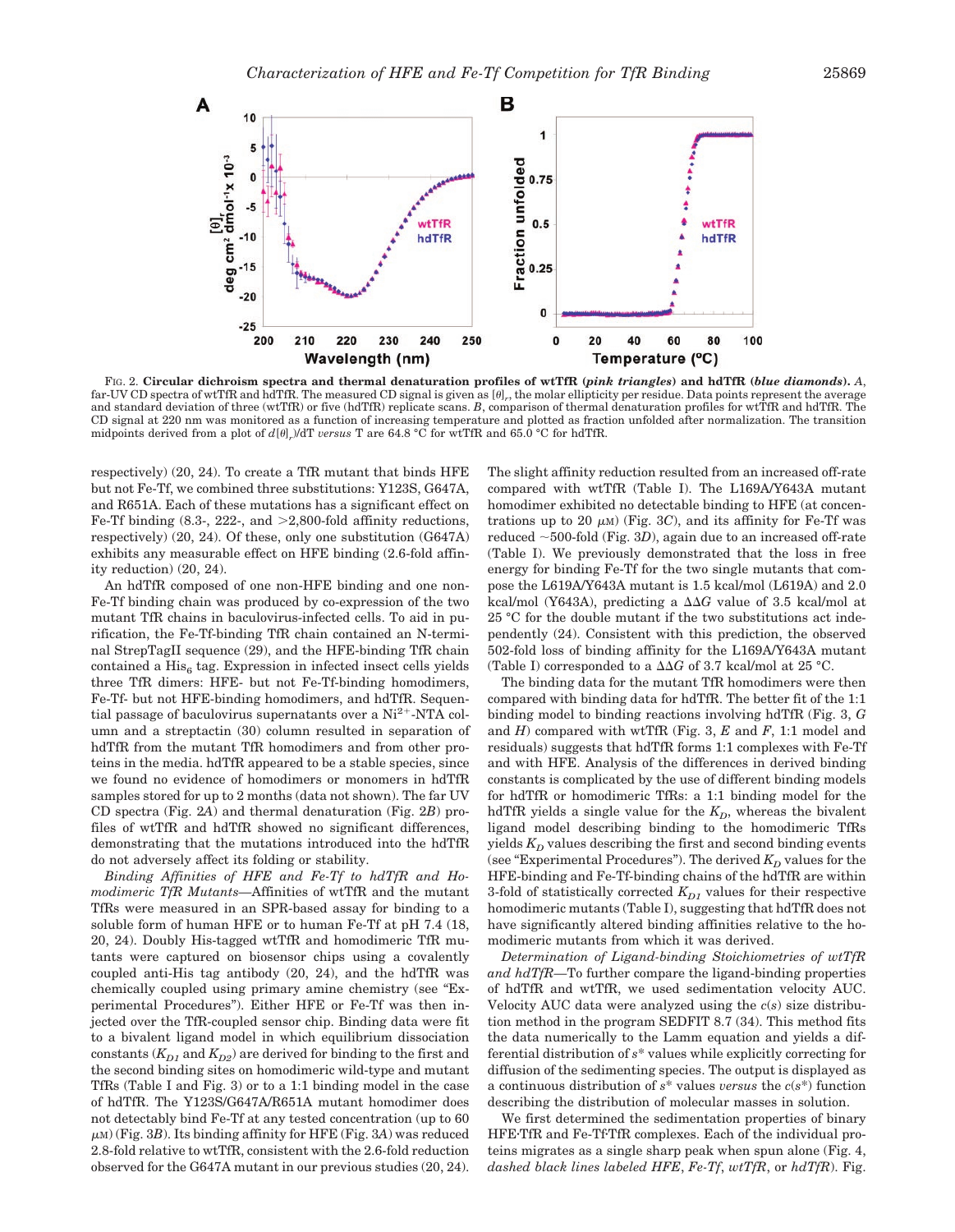#### TABLE I

*HFE and Fe-Tf binding to TfR constructs at 25 °C*

Kinetic and equilibrium constants derived from fitting of the surface plasmon resonance data shown in Fig. 3. Numbers in parentheses are corrected for statistical factors (see "Experimental Procedures"). NB, no binding detected at concentrations of injected analyte up to 80  $\mu$ M Fe-Tf or  $20 \mu M$  HFE.

| Ligand (immobilized protein) | Analyte<br><i>(injected)</i><br>protein) | $k_{on1}$                                         | $k_{\text{off1}}$    | $k_{on2}$         | $k_{\text{off}}2$                           | $K_{D1}$    | $K_{D2}$         | $K_{D1}, K_{D2}$<br>(relative<br>to wild<br>type) |
|------------------------------|------------------------------------------|---------------------------------------------------|----------------------|-------------------|---------------------------------------------|-------------|------------------|---------------------------------------------------|
|                              |                                          | $M\cdot s^{-1}$                                   | $s^{-1}$             | $M\cdot s^{-1}$   | $s^{-1}$                                    | $n_M$       | $n$ <sub>M</sub> |                                                   |
| wtTfR                        | <b>HFE</b>                               | $3.7 \times 10^6$ (1.8 $\times$ 10 <sup>6</sup> ) | 0.09                 | $2.6 \times 10^6$ | 0.37(0.20)                                  | 24(48)      | 154(77)          |                                                   |
| wtTfR                        | Fe-Tf                                    | $1.7 \times 10^6$ (8.3 $\times 10^5$ )            | $1.0 \times 10^{-3}$ | $1.6\times10^5$   | $5.8 \times 10^{-3}$ $(3.2 \times 10^{-3})$ | 0.6(1.3)    | 40.6(20.3)       | 2.8, 2.5                                          |
| Y123S/G647A/R651A-TfR        | <b>HFE</b>                               | $3.6 \times 10^5$ (1.8 $\times$ 10 <sup>6</sup> ) | 0.25                 | $2.2\times10^{6}$ | 0.82(0.41)                                  | 67 (134)    | 384 (192)        |                                                   |
| Y123S/G647A/R651A-TfR        | Fe-Tf                                    |                                                   |                      |                   |                                             | $_{\rm NB}$ | NB               | >27,000                                           |
| $L619A/Y643A-TfR$            | <b>HFE</b>                               |                                                   |                      |                   |                                             | NB          | NB               | > 800                                             |
| L619A/Y643A-TfR              | Fe-Tf                                    | $5.2 \times 10^5$ (2.4 $\times 10^5$ )            | 0.15                 | $1.5\times10^5$   | 0.46(0.23)                                  | 314 (627)   | 2.940(1.470)     | 502, 73                                           |
| hdTfR                        | <b>HFE</b>                               | $6.8\times10^5$                                   | 0.27                 |                   |                                             | 390         |                  | 8.1                                               |
| hdTfR                        | Fe-Tf                                    | $1.9\times10^5$                                   | 0.23                 |                   |                                             | 1,210       |                  | 930                                               |

FIG. 3. **SPR analysis of HFE and Fe-Tf binding to TfR proteins.** Experimentally observed response (*black lines*) of HFE or Fe-Tf binding to the indicated TfR molecules is shown with superimposed best fit binding curves (*colored lines*) derived from a bivalent ligand binding model (wtTfR and homodimeric mutant TfRs except where noted) or a 1:1 binding model (hdTfR). Residual plots (difference between the observed and calculated binding data) are shown in *E–H below* the response data. The wtTfR binding data shows fits and residuals for both 1:1 (*green*) and bivalent ligand (*red*) binding models. The highest concentrations in the injection series for each sensorgram are 5  $\mu{\rm M}$  (A), 60  $\mu{\rm M}$  (B), 20  $\mu{\rm M}$  (C), 6  $\mu{\rm M}$  $(D)$ ,  $2 \mu M$   $(E)$ ,  $111 \text{ nM}$   $(F)$ ,  $1.6 \mu M$   $(G)$ , and 10  $\mu$ M (*H*). Subsequent injections are related by 3-fold dilutions.



4*A* shows the results of mixing HFE and wtTfR in molar ratios of 1:1, 2:1, 4:1, and 6:1, confirming previous findings of both  $1:1$ and 2:1 HFE/TfR complexes in solution (18, 20), with 2:1 being the terminal stoichiometry as indicated by the presence of excess HFE at the higher mixing ratios. By contrast, mixing excess HFE in the presence of hdTfR resulted in a peak corresponding to a 1:1 HFE-TfR complex, confirming that hdTfR does not readily form 2:1 HFETfR complexes (Fig. 4*D*). Analogous experiments were performed to investigate binary interactions of Fe-Tf with wtTfR and hdTfR. Fig. 4*B* shows the results of mixing Fe-Tf and wtTfR at various ratios, confirming previous reports of a 2:1 terminal Fe-Tf/TfR stoichiometry (17, 18). Here we note evidence for formation of a 1:1 Fe-Tf-TfR complex at the 1:1 mixing ratio, which, although predicted to be

present in an equilibrium mixture of Fe-Tf and TfR (Fig. 1), has not been previously reported. Mixing Fe-Tf with hdTfR resulted in two connected peaks in the *c*(*s*\*) distribution (Fig. 4*E*). The smaller peak represents free hdTfR, and the larger peak is due to the 1:1 Fe-TfhdTfR complex. The slightly different position for the 1:1 Fe-TfhdTfR peak compared with the position for the 1:1 Fe-TfwtTfR peak results from the faster kinetics of complex association and dissociation for hdTfR compared with wtTfR (Table I). We see no evidence of a 2:1 Fe-TfhdTfR complex (Fig. 4*E*).

We next used sedimentation velocity AUC to characterize the complexes formed when hdTfR and wtTfR are mixed with both HFE and Fe-Tf. At a mixing ratio of 1:1:1 HFE/wtTfR/Fe-Tf, a broad peak centered at 11.8 S was observed (Fig. 4*C*). The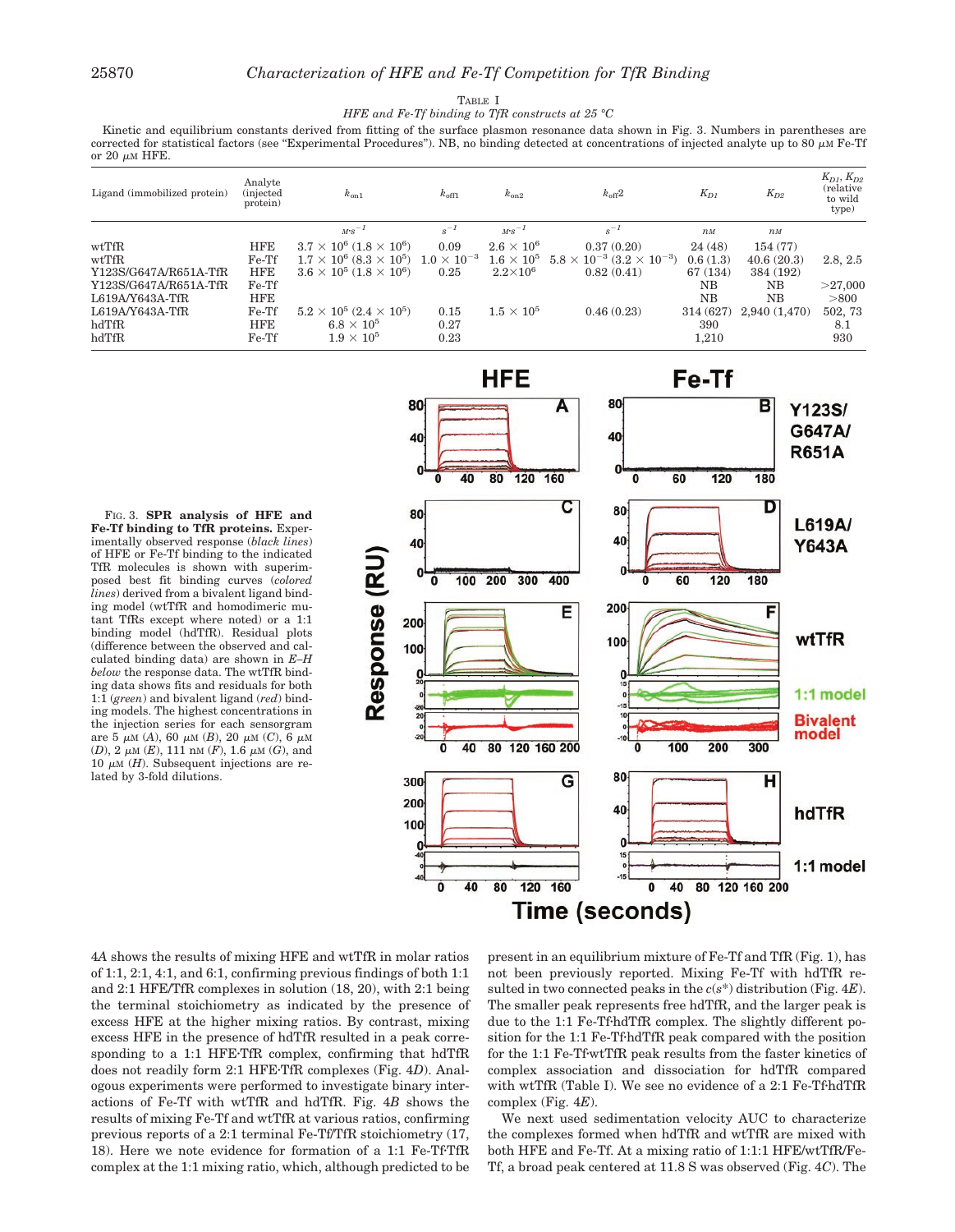

FIG. 4. **Stoichiometries of HFE and Fe-Tf binding to wtTfR and hdTfR from sedimentation velocity ultracentrifugation.** The *c*(*s*\*) distribution was determined for each protein alone or in the mixing ratio indicated to the *right* of each *panel*. Reference curves for individual proteins or specific complexes are shown as *dotted black lines*. Peak heights were normalized to the height of the species with the largest *s*\* value in the distribution.

location of the center of the peak midway between the peaks for the 2:1 HFEwtTfR and 2:1 Fe-TfwtTfR complexes and the fact that the peak spans the positions of the binary complexes are consistent with identification of this peak as a mixture of the 1:1:1 HFETfRFe-Tf ternary complex with binary 2:1 Fe-TfTfR and 2:1 HFETfR complexes (Fig. 4*C*, *red curve*). Mixing of the three proteins at higher ligand ratios (2:1:2 and 3:1:3 HFE/TfR/ Fe-Tf) resulted in a peak closer to the one observed for 2:1 Fe-Tf/TfR, demonstrating that Fe-Tf effectively competes HFE away from TfR in solution, due to the intrinsically higher TfR binding affinity of Fe-Tf compared with soluble HFE. Mixing of HFE and Fe-Tf with the hdTfR also resulted in a peak between the 2:1 HFEwtTfR and 2:1 Fe-TfwtTfR complexes (Fig. 4*F*). The distribution was more narrow for the ternary complex involving hdTfR, consistent with the expectation that binary complexes with a 2:1 ligand/hdTfR stoichiometry do not form.

*Comparison of HFE and Fe-Tf Binding to hdTfR and wtTfR Rules Out Cooperativity in Ligand Binding—*Having demonstrated that the engineered hdTfR binds to one HFE and one Fe-Tf to form a ternary complex, we could use the hdTfR to evaluate the potential for heterotropic cooperativity in ligand binding in the absence of the competition observed when using wtTfR. Cooperativity in binding was assessed using an SPRbased binding assay to compare the binding behavior for either HFE or Fe-Tf to hdTfR in the presence and absence of excess Fe-Tf or HFE. If cooperativity is a feature of TfR interactions with HFE or Fe-Tf, then incubation of TfR with saturating amounts of one ligand will perturb the equilibrium binding curve of the second ligand. For these experiments, wtTfR and hdTfR were immobilized on adjacent flow cells of the same sensor chip using primary amine coupling chemistry. We then evaluated the binding of HFE to each TfR in the presence and absence of a saturating concentration of Fe-Tf (50  $\mu$ M). Binding data were collected using an equilibrium-based approach in which binding reactions reached or closely approached equilibrium. Data for HFE binding to hdTfR in the presence and absence of Fe-Tf (Fig. 5*B*) showed no significant differences, indicating that binding of Fe-Tf to one chain of TfR does not alter the binding properties of the other chain for HFE. Similarly, the binding of Fe-Tf for hdTfR was not altered by the presence of a saturating amount of HFE  $(10 \mu M)$  (Fig. 5*D*). By contrast, when the same binding experiments were performed with wtTfR, we observed competition between HFE and Fe-Tf for binding to TfR. When HFE was injected in the presence of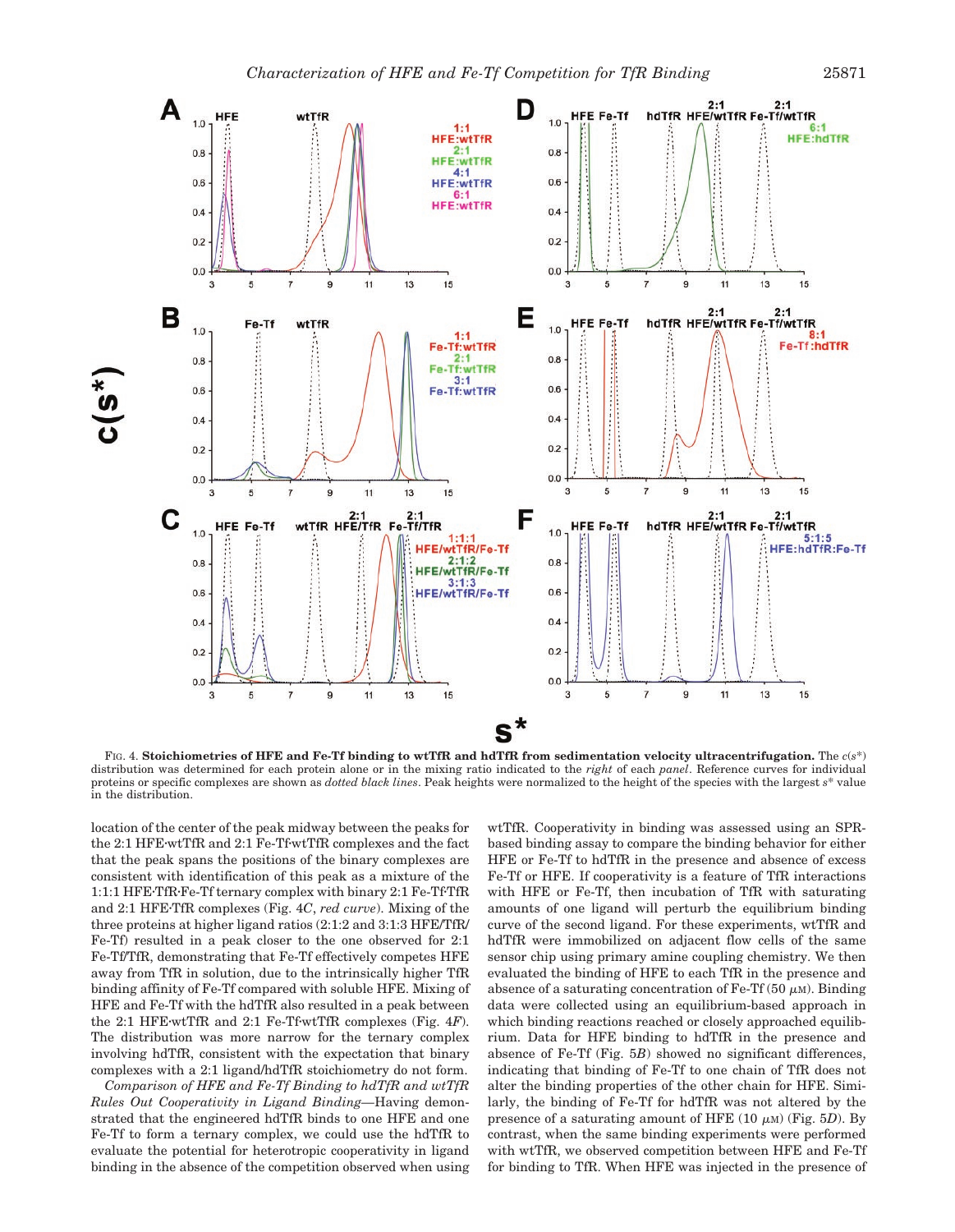

FIG. 5. **SPR assay of competition between HFE and Fe-Tf for binding to wtTfR** *versus* **hdTfR.** Plots are of the normalized equilibrium biosensor response value *versus* the log of the indicated protein concentration. HFE binding in the absence (*blue diamonds*) or presence of Fe-Tf (50  $\mu$ M Fe-Tf (*red square*) and 5  $\mu$ M Fe-T (*cyan triangle*)) to wtTfR (*A*) or to hdTfR (*B*). Fe-Tf binding is shown in the absence (*green circle*) or presence of 10 M HFE (*magenta square*) to wtTfR (*C*) or to hdTfR (*D*). Data points are related by a 1.6-fold dilution series.

excess (50  $\mu$ M) or near physiological (5  $\mu$ M) (37) quantities of Fe-Tf (Fig. 5*A*), only a small amount of HFE binding was observed at the highest concentrations tested (Fig. 5*A*). This binding was observed as a decrease in SPR signal, because the binding of HFE requires the displacement of Fe-Tf, which is 1.8 times heavier than HFE, from its binding site on TfR (20, 24, 25). When Fe-Tf was injected in the presence of saturating amounts of HFE (10  $\mu$ M), there was a reduction in Fe-Tf binding (Fig. 5*C*), consistent with previous reports that HFE reduces the observed binding affinity of Fe-Tf to TfR (8, 21, 23). Consistent with the lower TfR binding affinity of HFE as compared with Fe-Tf, HFE begins to compete with Fe-Tf for binding wtTfR only when it is present at a 4-fold or higher concentration than Fe-Tf, whereas Fe-Tf begins to compete with HFE for binding wtTfR when it is present at one-tenth the concentration of HFE. Taken together, these experiments confirm that HFE and Fe-Tf compete for TfR binding sites and rule out the effects of negative cooperativity in the HFE/hdTfR/Fe-Tf ternary interaction.

*Cell Surface HFE Competes Effectively with Fe-Tf for Binding to Cell Surface TfR—*The demonstration that negative cooperativity is not involved in heterotropic interactions between TfR, HFE, and Fe-Tf indicates that direct competition between HFE and Fe-Tf for binding to cell surface TfR is solely responsible for the observation that HFE lowers the affinity of TfR for Fe-Tf (5, 21, 23). Our SPR and AUC experiments demonstrate that soluble HFE competes poorly against Fe-Tf for TfR binding because of its lower affinity for TfR compared with Fe-Tf (Figs. 4*C* and 5*A*). Under physiological conditions, however, HFE and TfR are tethered to the same membrane (19), thereby increasing their effective local concentrations and permitting potential interactions between the HFE and TfR cytoplasmic tails (22). Either or both of these effects could allow HFE to compete more effectively against Fe-Tf for binding to TfR.

To evaluate how the addition of Fe-Tf affects complex formation between full-length HFE and TfR proteins tethered to a common membrane, we first showed that binding to TfR is required for a GFP-tagged form of HFE to traffic to Tf-positive endosomal compartments, and then asked if the addition of Fe-Tf affects endosomal localization of HFE-GFP. For these experiments, we expressed an HFE-GFP chimeric protein, in

which GFP was fused to the C terminus of full-length HFE, in two forms of Chinese hamster ovary cells: TRVb cells, which lack expression of endogenous hamster TfR, and TRVb-1 cells, which lack endogenous TfR but stably express human TfR (36). Confocal imaging of HFE-GFP-expressing TRVb-1 (HFE+/  $TfR<sup>+</sup>$ ) cells reveals primarily intracellular fluorescence (Fig. 6*A*, *middle panel*), which co-localizes with endocytosed Alexa-546-labeled human Fe-Tf (Fig. 6*A*, *right panel*), demonstrating that the HFE traffics to Tf-positive endosomes in cells expressing TfR. By contrast, most of the GFP fluorescence in HFE-GFP-expressing TRVb cells (HFE+/TfR-) was primarily localized at the cell surface (Fig. 6*A*, *left panel*), and these cells show no significant intracellular fluorescence in Alexa-546 Fe-Tf uptake experiments (data not shown). These data demonstrate that binding to cell surface TfR is required for HFE localization in Tf-positive endosomes, consistent with the lack of an obvious endocytic signal in the HFE cytoplasmic tail (3, 8, 21). Thus, endosomal localization of HFE-GFP can be used to evaluate competition between Fe-Tf and HFE for binding to cell surface TfR.

Since HFE binding to TfR is required for HFE translocation to Tf-positive endosomes, we investigated whether endosomal localization of HFE could be prevented by the presence of high concentrations of extracellular Fe-Tf. To address this question, we incubated TRVb-1-HFE-GFP  $(HFE^+/TfR^+)$  cells in growth medium supplemented with Fe-Tf at concentrations ranging from 0 nm to 50  $\mu$ m. At relatively low concentrations of extracellular Fe-Tf (500 nM), HFE-GFP fluorescence began to redistribute from intracellular locations to the cell surface (Fig. 6*B*). Upon the addition of micromolar concentrations of Fe-Tf corresponding to serum Fe-Tf levels (37), we saw a substantial reduction of endosomal GFP fluorescence with a concomitant increase in cell surface fluorescence (Fig. 6*B*). At Fe-Tf concentrations exceeding 5  $\mu$ M, little or no HFE-GFP fluorescence localized to endosomes, indicating that Fe-Tf has competed effectively with HFE to occupy virtually all binding sites on cell surface TfR molecules (Fig. 6*B*). The addition of the same concentrations of iron-loaded ovotransferrin, a transferrin ortholog that does not bind human TfR (38), did not result in detectable redistribution of HFE-GFP from endosomal compartments to the cell surface (Fig. 6*C*), indicating that the HFE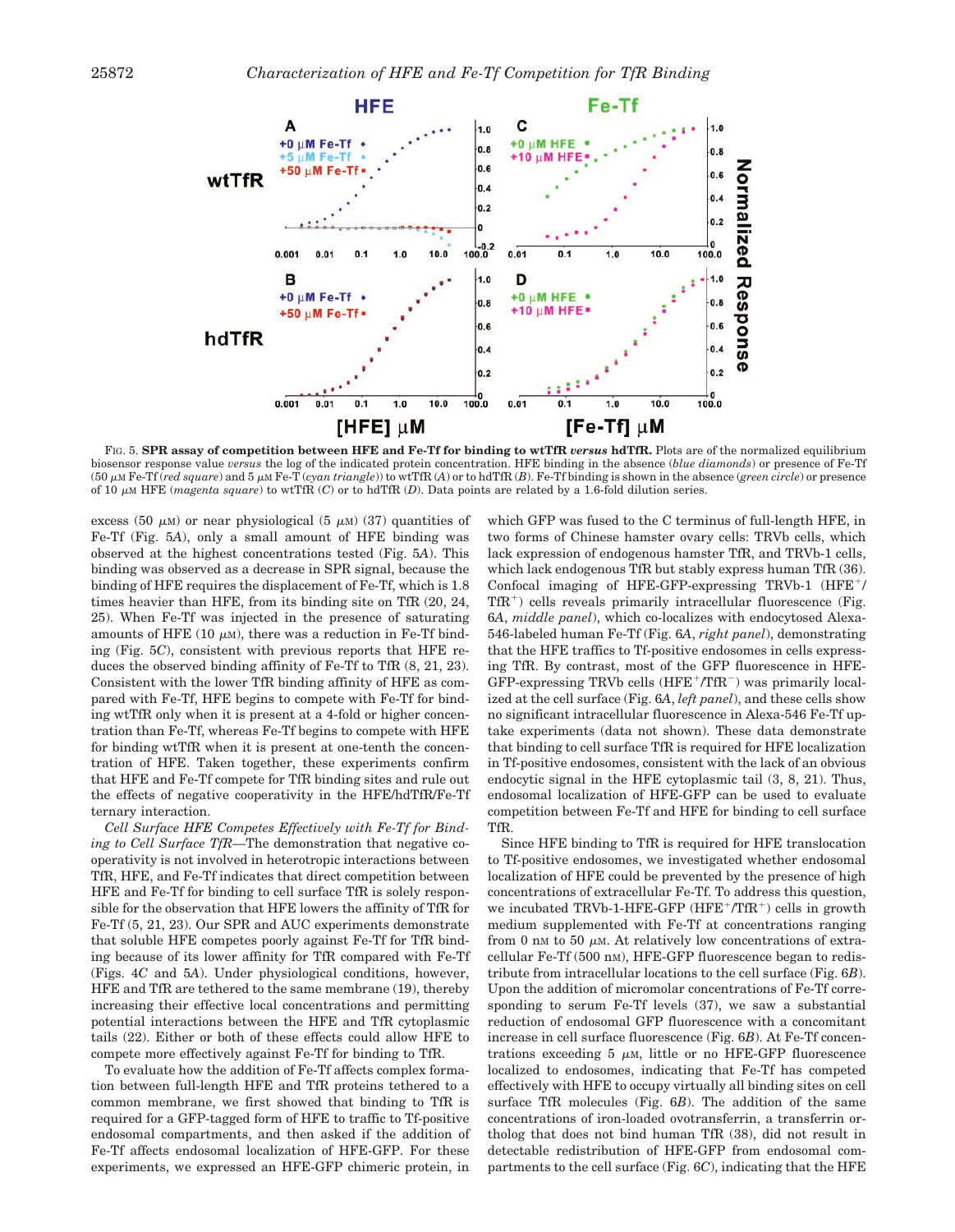HFE+/TfR HFE+/TfR+ HFE+/TfR+ +640 nM Fe-Tf



FIG. 6. **Confocal images of HFE-GFP distribution in TRVb (TfR) and TRVb-1 (TfR**-**) cells.** *A*, cells expressing HFE-GFP (*green fluorescence*) in the absence (*left*) or presence (*middle*) of co-expressed human TfR. Co-localization of HFE-GFP fluorescence with Alexa-546 labeled human Fe-Tf in TfR $^+$  cells is shown on the *right*. *B*, cells expressing HFE-GFP and human TfR incubated with the indicated concentrations of unlabeled human Fe-Tf in the culture media. *C*, cells expressing HFE-GFP and TfR incubated with the indicated concentrations of chicken Fe-Tf (*Fe-oTf*) in the culture media.

redistribution effect is due to direct competition between HFE and human Fe-Tf for TfR binding sites.

## DISCUSSION

TfR is a homodimeric receptor that binds two ligands at neutral or basic pH: Fe-Tf and HFE. TfR can form binary complexes with either HFE or Fe-Tf and can bind both ligands simultaneously to form a 1:1:1 HFE-TfR-Fe-Tf ternary complex (18–20). Characterizing the ternary complex is of interest, because both soluble and membrane-bound HFE reduce the apparent affinity of soluble and membrane-bound TfR for Fe-Tf (8, 21, 23, 39). Since mixtures of binary and ternary complexes form when all three proteins are present (Fig. 1), it has not been possible to determine if HFE reduces the affinity of TfR for Fe-Tf via direct competition for overlapping binding sites on

TfR and/or if structural changes induced by HFE binding to one chain of the TfR dimer (19) lowers the binding affinity for ligand on the other TfR chain. Although several studies have demonstrated that HFE and Fe-Tf compete for binding to a common site on TfR (20, 24, 25), the potential role for negative cooperativity in the binding of Fe-Tf to 1:1 HFETfR complexes has not been addressed because of complications arising from the competing side reactions that lead to 2:1 HFETfR and Fe-Tf·TfR complexes when both HFE and Fe-Tf are incubated with homodimeric wtTfR. To directly evaluate the effects of heterotropic ligand binding to TfR, we constructed a hdTfR in which one chain binds HFE but not Fe-Tf and the other chain binds Fe-Tf but not HFE, such that only ternary complexes can form when hdTfR is incubated with Fe-Tf and HFE.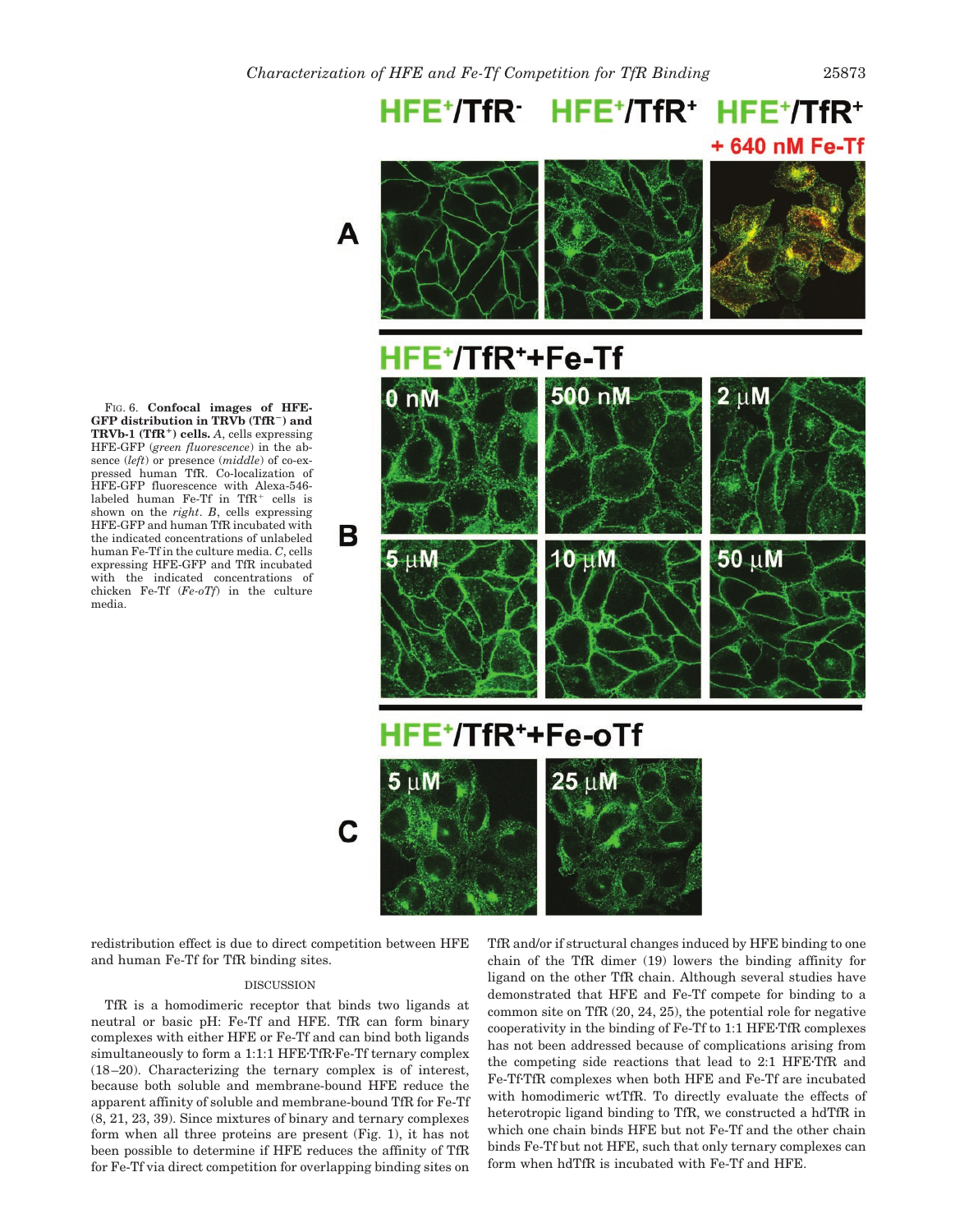Although many substitutions in the TfR ligand-binding site affect binding to both ligands (20, 24), we were able to produce an hdTfR in which the HFE-binding chain retains a 390 nm affinity for HFE, but no detectable affinity for Fe-Tf, and the Fe-Tf-binding chain retains a 1.2  $\mu$ M affinity for Fe-Tf but does not bind detectably to HFE (Fig. 3, *A–D*, Table I). Sedimentation velocity AUC and biosensor binding assays demonstrate that the hdTfR binds only one HFE and only one Fe-Tf and that it forms a 1:1:1 HFETfRFe-Tf ternary complex when all three proteins are mixed together. Having confirmed that hdTfR does not participate in side reactions leading to binary complexes (Fig. 1), we used it to evaluate whether binding of ligand to one chain of TfR affects the binding affinity of the other ligand for TfR. Biosensor binding assays conducted in the presence and absence of a saturating concentration of Fe-Tf reveal no significant differences in the binding affinity of HFE for hdTfR. Similarly, Fe-Tf binding to hdTfR is not altered by prebinding HFE to one chain of hdTfR. By contrast, when wtTfR is incubated with a saturating amount of HFE, we observe a reduction in the apparent binding affinity for Fe-Tf, as previously reported (23). The experiments using hdTfR demonstrate that there is no cooperativity, either negative or positive, in heterotropic ligand binding by hdTfR, suggesting that the apparent lowering of the Fe-Tf affinity of cell surface and soluble wtTfR by HFE (8, 23, 39, 40) results entirely from competition between HFE and Fe-Tf for overlapping binding sites on the TfR surface. Extending these results to wtTfR requires the assumption that the mutations used to create the hdTfR do not themselves disrupt cooperativity. Because we cannot evaluate cooperativity using wtTfR, we cannot directly address this issue. However, it is unlikely that the mutations themselves disrupt cooperativity, because the substituted residues are on the exterior of the protein in locations that are distant from the TfR dimer interface, across which structural changes would need to be propagated for cooperativity in ligand binding to occur.

Having shown that direct competition rather than allostery affects heterotropic ligand binding by TfR in solution, we next evaluated the effects of competition as a function of ligand concentration. Using wtTfR in a biosensor-based binding assay, we find that HFE shows only minimal binding to wtTfR when Fe-Tf is present at concentrations of 5  $\mu$ M and above, demonstrating that it can compete with Fe-Tf, but only when it is several times more concentrated. Consistent with this result, sedimentation velocity AUC experiments show that 2:1 Fe-TfTfR complexes are the dominant species when HFE, Fe-Tf, and wtTfR are mixed such that the HFE and Fe-Tf are at higher concentrations than wtTfR. Therefore, soluble HFE is a poor competitor for binding to soluble TfR when Fe-Tf is present at high concentrations, including the micromolar concentrations corresponding to physiological levels of Fe-Tf in blood (37).

If TfR binding is required for HFE to act as a regulator of cellular iron homeostasis, then it must compete effectively against physiological levels of Fe-Tf when TfR and HFE are both present at the surface of a cell. Since HFE and TfR are tethered to the same cellular membrane (19), the effective concentrations of both proteins may be much higher than in the biochemical assays involving soluble proteins used here. We therefore developed a cell-based assay to evaluate the effects of the addition of soluble Fe-Tf on the interaction between membrane-bound HFE and membrane-bound TfR. As an indication of HFETfR complex formation, we monitored the localization of an HFE-GFP chimeric protein in transfected cells, assuming that HFE-GFP fluorescence in endosomes represents HFE-GFP that trafficked there as a result of binding to cell surface TfR. This assumption was verified by showing that HFE trafficks to Tf-positive endosomes in TfR-positive but not TfRnegative cells; thus, TfR binding is required for HFE to enter endosomes. By incubating the TfR-positive cells with Fe-Tf, we then demonstrated a loss of endosomal HFE-GFP fluorescence at relatively low concentrations of exogenous Fe-Tf (500 nM), with a substantial redistribution of GFP fluorescence to the cell surface at near physiological concentrations of exogenous Fe-Tf (micromolar) (37). Thus, external levels of Fe-Tf can influence both the localization and binding state of HFE in cells. The relatively high concentrations of Fe-Tf required to affect HFE localization and binding to TfR suggest a reevaluation of previous studies using transfected cells in which subphysiological concentrations of Fe-Tf were used as the iron source (7, 21, 22, 39–44). Our data suggest that redistribution of HFE at micromolar concentrations of Fe-Tf in blood has functional consequences that may not be observed in studies using submicromolar levels of Fe-Tf.

Indeed, competition between HFE and Fe-Tf for binding to TfR has been hypothesized to be critical for controlling iron metabolism (45, 46). In one model involving HFE/Fe-Tf competition, the concentration of Fe-Tf controls whether HFE binds to TfR, thereby inhibiting uptake of Fe-Tf, or if HFE binds to another cell surface protein (*e.g.* ferroportin, an iron-export protein (47–49)), thereby inhibiting export of intracellular iron. Although our results show that soluble HFE competes poorly with Fe-Tf for binding to soluble TfR, membrane-bound HFE can compete effectively with physiological concentrations of exogenous Fe-Tf for binding to cell surface TfR. Thus, the amount of cell surface HFE bound to cell surface TfR can be controlled by the concentration of exogenous Fe-Tf, alone or in concert with changes in TfR expression levels, allowing regulation of the binding configuration of HFE at the cell surface. There are three possible binding configurations of HFE at the cell surface (bound to TfR, bound to another protein(s), or free), each of which could be involved in regulation of iron homeostasis. For example, HFE bound to TfR can prevent uptake of iron in the form of Fe-Tf. If Fe-Tf binding to TfR competes away HFE, allowing it to bind to an iron transport protein such as ferroportin or DMT1 (an iron import protein (50)), then fluctuations in the level of free *versus* bound HFE could regulate either the rate of cellular iron export (ferroportin) or import (DMT1). Additionally, if cells can sense the amount of cell surface or endosomally localized HFE, then fluctuations in those levels could affect downstream signaling.

Elucidating the details of the interactions between HFE, TfR, and Fe-Tf will be critical for understanding the mechanisms by which mammals regulate iron levels. We have clarified the interactions between these proteins, demonstrating that several TfR/ligand stoichiometries are possible, that HFE/ TfR binding is required for HFE transport to endosomes, and that there is strong allostery-free competition between HFE and Fe-Tf for TfR binding at the cell surface. These results provide experimental support for models of iron regulation in which competition between HFE and Fe-Tf for binding to TfR plays a central role in maintaining cellular iron homeostasis (45).

*Acknowledgments—*We thank Peter Snow, Inderjit Nangiana, and Cynthia Jones (Caltech Protein Expression Facility) for insect cell expression of TfR constructs; Tim McGraw (Cornell) for providing TRVb and TRVb-1 cells; W. Lance Martin and Jasvinder Nangiana for construction of expression vectors; Rochelle Diamond (Caltech Cell Sorting Facility) for cell sorting; Kirsten Lassila for assistance with CD data collection; the Beckman Imaging Center at Caltech for providing confocal microscopes and support; Andrew Herr, Caroline Enns, Devin Tesar, and Rich Olson for helpful discussions; Dave Myszka for beta versions of Scrubber and Clamp; and members of the Björkman laboratory for critical reading of the manuscript.